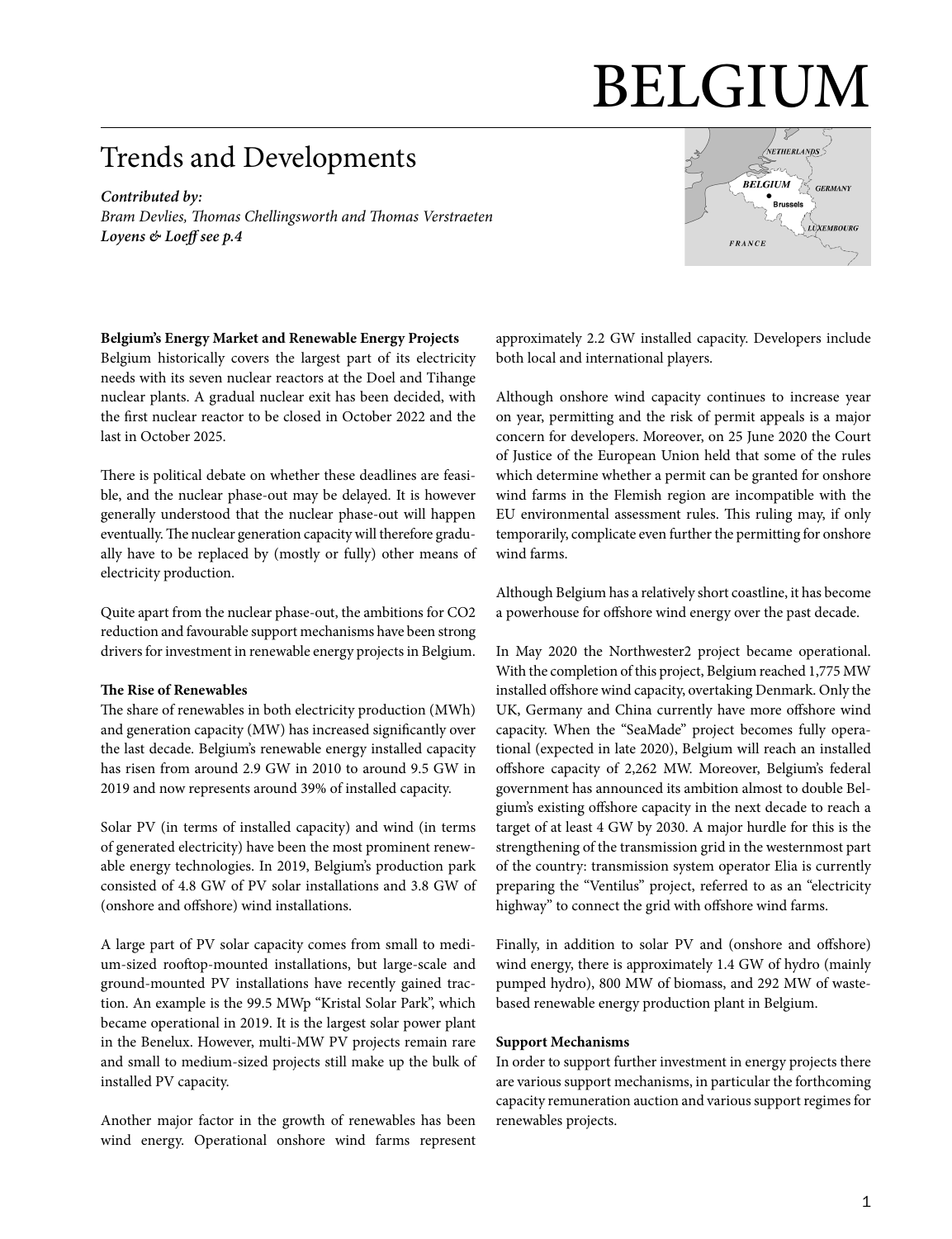# **BELGIUM Trends and Developments**

*Contributed by: Bram Devlies, Thomas Chellingsworth and Thomas Verstraeten, Loyens & Loeff*

### **Capacity Remuneration Auction**

Due to the existence of baseload nuclear capacity on the one hand and the success of renewables on the other hand, gasfired turbines have been mothballed due to the lack of price incentives to keep them operational. The current Belgian energy market does not provide sufficient price signals to trigger investment in much-needed (swing) capacity.

To ensure that such flexible power capacity is available to generate electricity when needed (eg, when there is little wind or sun), Belgium is in the process of introducing a capacity remuneration mechanism (CRM). This will take the form of capacity contracts that pay the successful bidders a premium in addition to their revenues on the electricity market.

The general principles were introduced through an amendment of the Electricity Act in 2019. However, the implementation has been delayed due to political disagreement on funding which in turn has delayed the EU state aid clearance process. On 1 July 2020 political agreement was reached on the financing of the CRM.

## **Support to Onshore Renewable Energy Projects**

The Flemish, Walloon and Brussels regions of Belgium each have their own support systems for onshore renewable energy projects. While there are significant differences, all three regions apply a robust renewable energy support mechanism. A common trait is the use of tradable "renewable energy certificates" to support medium-sized and large onshore renewable energy projects.

Certificates are granted to generators and can be sold either to the grid operator (at a statutory guaranteed price) or to a purchaser on the market (at a freely negotiated price). Electricity suppliers are required to surrender a certain number of certificates at zero price (the "certificates quota"). If a supplier fails to surrender the required number of certificates, it is liable to an administrative fine. This creates market demand for certificates.

## **Tending Towards Grid Parity: Gradual Exclusion of Small-Scale Onshore Renewables from the Certificates Regimes**

A few years ago installations of up to 10 kW were excluded from the certificates regimes in the Flemish and Walloon regions. Importantly, however, the change applies only to new installations. This is in line with consistent practice in Belgium: whilst the various support mechanisms have often been amended, the authorities have been careful to avoid retroactively removing support for existing installations.

Small-scale new renewable energy installations are generally profitable for households nowadays even without support in the form of certificates.

Another trend, which may become stronger, is the move away from certificates-based support towards investment aid. In 2019 wind installations of up to 300 kW were excluded from the certificates schemes in the Flemish region but became eligible for investment aid granted through a call process.

# **Support for Medium- and Large-Scale Renewable Energy Projects**

Medium- and large-scale renewable energy installations continue to receive support through the certificates schemes. The level of support has however gradually been reduced to reflect falling costs, though again the reductions apply only to new projects. The support mechanisms effectively aim to "top up" revenue from the sale of energy up to the level required to achieve a certain return on investment.

A significant recent development in that respect was the Flemish regional Government's decision to reduce the level of return on investment ("factor R") in the formula to calculate the support level for new projects, with effect from 1 January 2020. The reduced yield parameter is 6.5% instead of 7,5% (for wind), 4.75% instead of 5% (for PV installations) and 10,5% instead of 12% (for biomass and combined head projects). This further reflects the "mainstreaming" of renewable energy in terms of project maturity and risk.

## **Competition-Based Support: Future Offshore Wind Farms**

For all current offshore wind projects the support level was administratively set by the federal Government. For future projects a tender system will be used. The basic principles for this were inserted in the Electricity Act in 2019. One of those principles is that a successful bidder will obtain both a "domain concession" (somewhat comparable to a "seabed lease") and the permits required to construct and operate the wind farm. This "bundled" tendering of the domain concession and permits can be expected to speed up the timeline to complete projects.

## **The Impact of COVID-19**

As in other countries, the COVID-19 crisis has led to a strong reduction of electricity demand in Belgium. At the same time, production of electricity from renewable sources reached record levels in the second quarter of 2020. Both elements together have triggered a significant increase in the number of hours with negative electricity spot prices. The European Commission's state aid policy aims to withhold subsidies for electricity produced at times of negative spot prices. It remains to be seen what effect the increasing number of hours with negative prices will have on projects.

The COVID-19 crisis also risked delaying completion of renewable energy projects. In the Flemish Region, a delay in commissioning carries a risk of loss of subsidy. To counter that the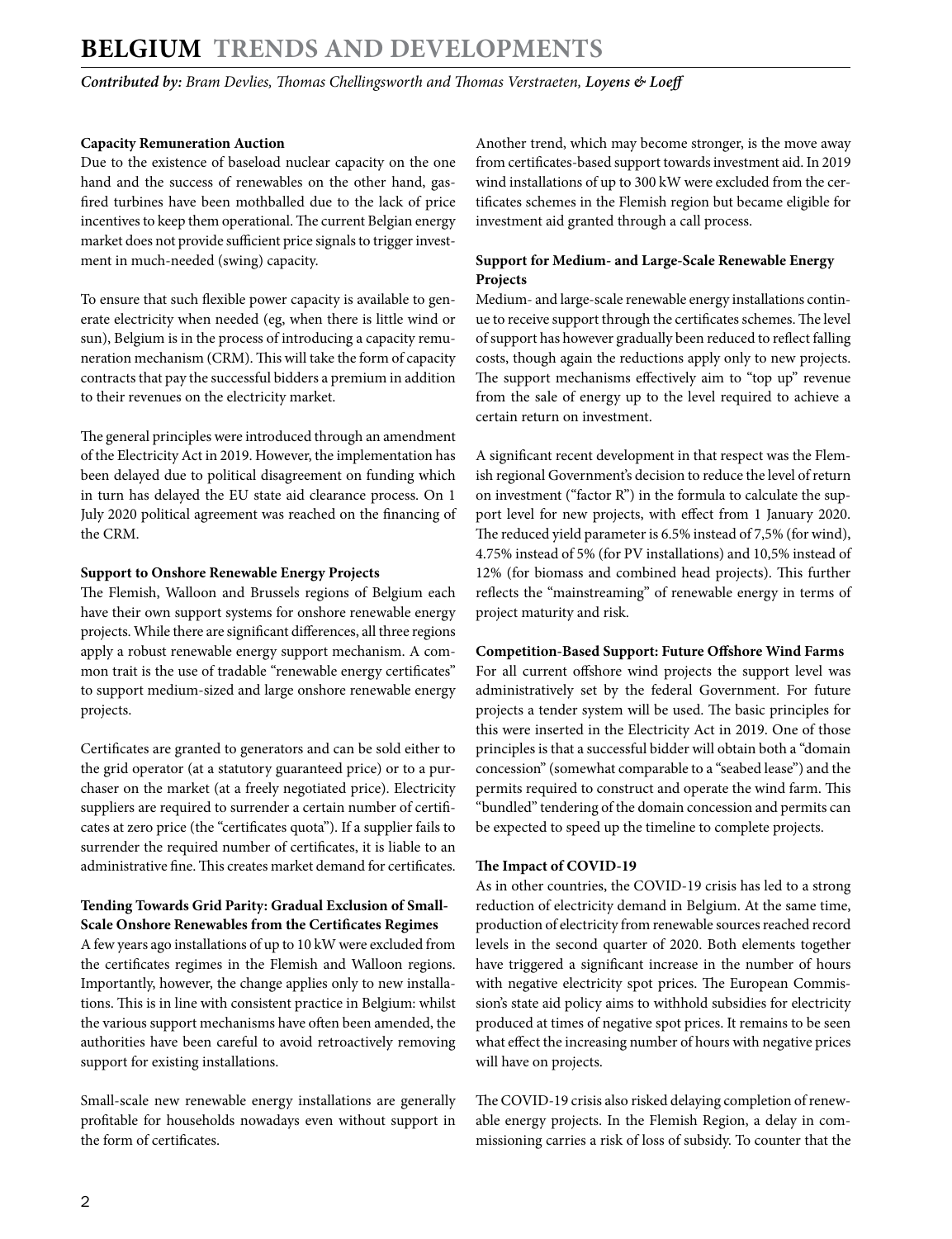*Contributed by: Bram Devlies, Thomas Chellingsworth and Thomas Verstraeten, Loyens & Loeff*

Flemish government has granted a 120-day extension of what is effectively the time-limit to reach commissioning without losing the right to their current level of support.

The Brussels region has decided to postpone a reduction of the support levels until 1 January 2021 because of the COVID-19 crisis. The Walloon region has provided for a blanket suspension of hard time limits ("*Délais de rigueur*") including those relevant to renewable energy projects.

### **Additional Transmission Grid Interconnection and Smart Distribution Grid Deployment**

Finally, Belgium is modernising its electricity grids and infrastructure.

For the transmission system, besides the "Ventilus" project mentioned above, there are several innovative investments, including the "Modular Offshore Grid" (MOG) in the North Sea. It is expected that the MOG will be fully operational by the end of 2020. This will mark the transition from a model where each offshore wind farm installs and operates its own export cable (known as the "spaghetti scenario") to one where the grid operator operates an integrated offshore grid.

Belgium is already relatively well interconnected, but it is further increasing its interconnectivity. On 31 January 2019, the 1 GW and 140-kilometre-long "Nemo" line linking Belgium and the UK became operational. Elia is also constructing the Aegro-project, an underground 1 GW connection between Belgium and Germany. This would make Belgium one of the most interconnected countries in the world.

Grid modernisation is also occurring at distribution level. The Walloon and Flemish regions recently passed legislation on the roll-out of smart (digital) meters. In the Flemish region, a universal roll-out is foreseen; in the Walloon region there is a limited opt-out possibility. The smart grids will allow for better management and development of decentralised energy production, including, eg, demand side management and batteries.

### **Conclusion and Market Outlook**

Whilst maintaining its nuclear production capacity for now, Belgium has seen a strong increase in renewable energy production and has become a powerhouse for offshore wind development.

A delay in the envisaged nuclear phase-out may have an impact on investment in swing capacity, however it is expected that the capacity remuneration auction system, which is currently being developed, will provide incentives to boost investment in capacity (in particular gas-fired plant) in Belgium.

Strong investment in renewables is expected to continue, with an ambitious target aimed at almost doubling current offshore wind capacity by 2030 through tenders. It is also expected that the demand for renewable PPAs will see a strong increase within the context of CO2 reduction ambitions. Besides, the role-out of smart distribution grids is expected to boost efficient management of decentralised production and demand, creating opportunities for innovative solutions at both sides.

Finally, Belgium is also expected to cope with part of the nuclear phase-out through stronger transmission grid interconnections with the neighbouring energy markets.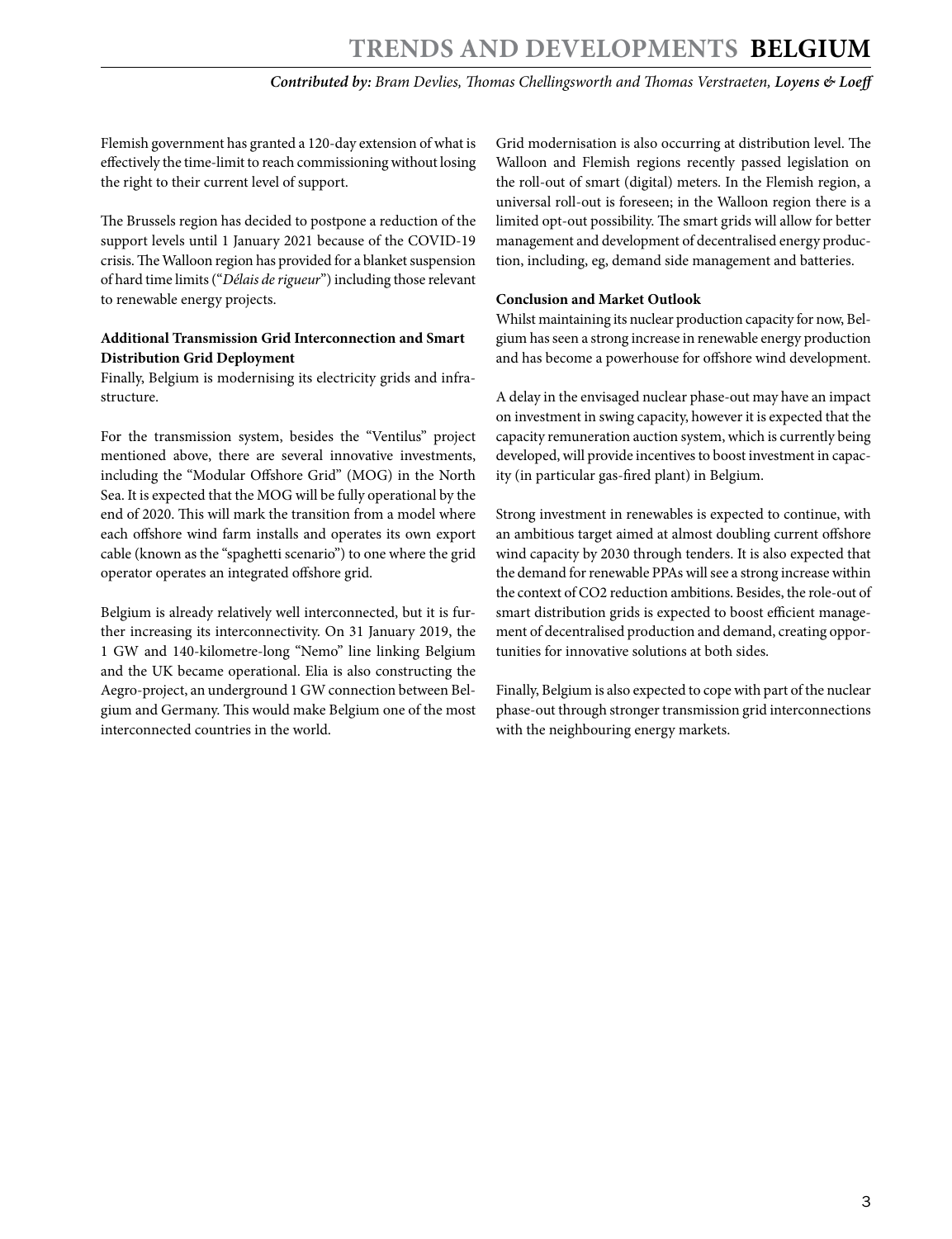# **BELGIUM Trends and Developments**

*Contributed by: Bram Devlies, Thomas Chellingsworth and Thomas Verstraeten, Loyens & Loeff*

Loyens & Loeff is a full-service practice with extensive sectorspecific experience, including a dedicated energy team and thorough understanding of the market. This makes the firm the logical choice for a legal and tax partner if doing business in, or from, Belgium, the Netherlands, Luxembourg and Switzerland, the firm's home markets. Thanks to the broad range of the firm's legal and tax experience, know-how and the size of its practices, the firm can offer top-level advice, domestically and internationally. The dedicated Belgian energy team consists of four partners, two counsels and eight associates. On a yearly basis, the energy team advises and assists clients on renewable energy projects representing an installed capacity of over 2000 MW, ie, the equivalent of two large-scale nuclear reactors. Long-standing clients include Sunrock, Parkwind, Aspiravi and Bionerga.

# <span id="page-3-0"></span>**Authors**



**Bram Devlies** focuses his practice on the energy sector, including renewable energy projects (solar/PV, on- and offshore wind, biomass/biosteam), security of supply (capacity mechanisms and strategic reserves), grid tariffs, subsidy mechanisms (such as green energy certificates including

State aid issues), production and supply licences, district heating, agreements (including corporate Power Purchase Agreements (PPAs) and FIDIC agreements) and oil and gas regulations. Bram has experience with advising clients on EU and Belgian energy law. He is the author of several articles and publications about energy, speaks annually at the Flux 50 energy cluster "academy" and is an affiliated researcher at the KULeuven.



**Thomas Chellingsworth** focuses his practice on the energy sector, including in particular renewable energy projects (onshore and offshore wind, biomass/ biosteam), security of supply (capacity mechanisms, strategic reserves), grid tariffs, subsidy mechanisms (such as green

certificates and including State aid issues), domain concessions and licences, district heating, contracts (including corporate PPAs and FIDIC agreements), litigation and judicial review (Council of State, Markets Court, Brussels Court of Appeal, Constitutional Court). He is the author of several articles and publications about energy and competition law. Thomas speaks annually at the Energy Law Capita Selecta conference and contributes regularly to publications in the field.



**Thomas Verstraeten** focuses his practice on EU and Belgian competition law and regulatory law, with a special focus on the energy sector. Next to his broad experience in competition law, Thomas also has experience in assisting different players in the energy sector, such as renewable

energy producers, electricity and gas suppliers, grid companies, industrial companies and energy exchanges. Thomas advises on topics such as grid access and connection, regulated tariffs, TPA, gas hub contracts, energy exchange rules, balancing mechanisms, supply agreements, power purchase agreements (PPA), licences and permits, green power certificates and subsidies.